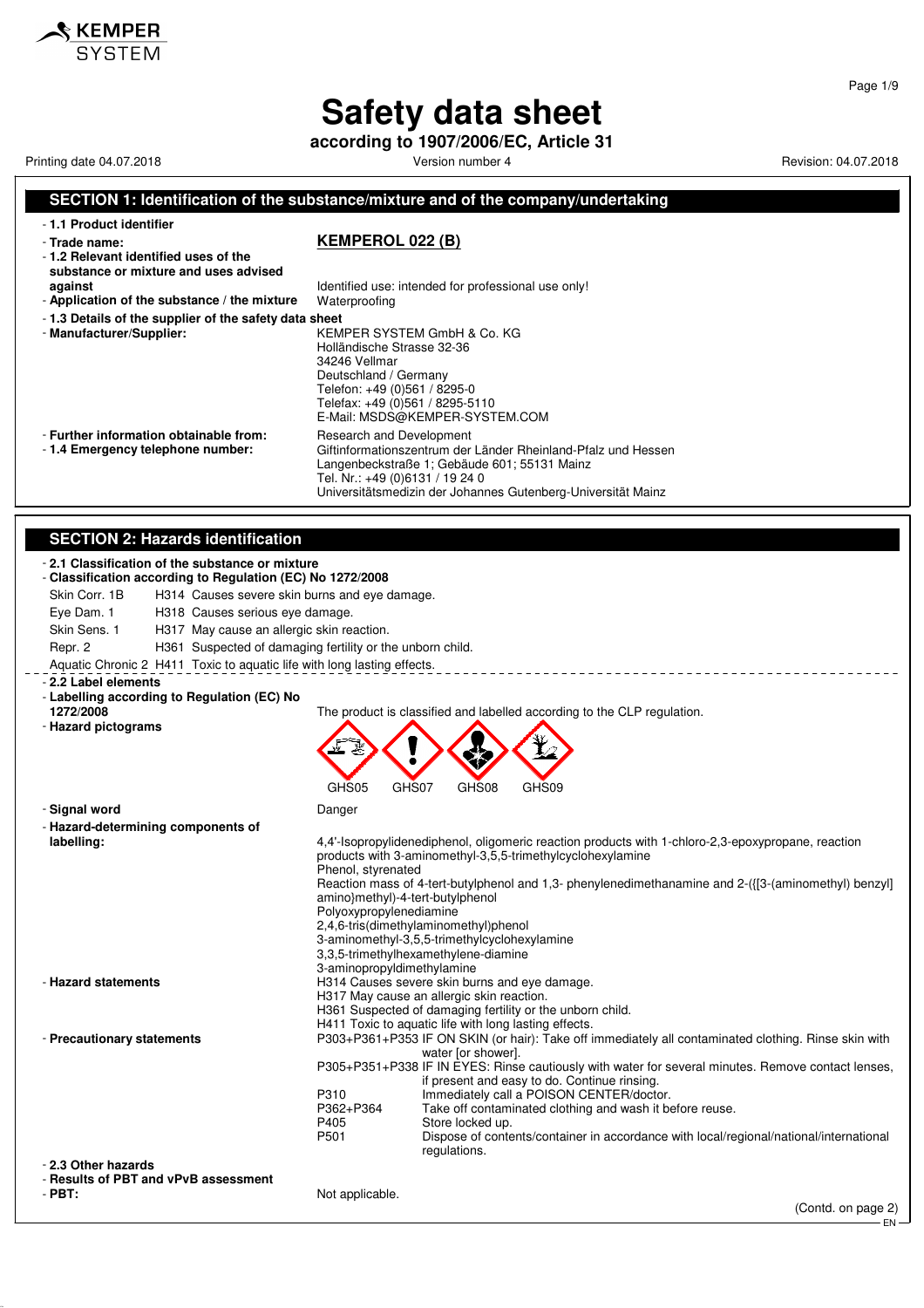

**according to 1907/2006/EC, Article 31**

Printing date 04.07.2018 **Printing date 04.07.2018** Version number 4 Revision: 04.07.2018

<u>SKEMPER</u> **SYSTEM** 

**Trade name: KEMPEROL 022 (B)**

- **vPvB:** Not applicable.

(Contd. of page 1)

### **SECTION 3: Composition/information on ingredients**

- **3.2 Chemical characterisation: Mixtures**

- **Description:** Mixture: consisting of the following components.

| - Dangerous components:                                                                        |                                                                                                                                                                                                                                                                   |                        |
|------------------------------------------------------------------------------------------------|-------------------------------------------------------------------------------------------------------------------------------------------------------------------------------------------------------------------------------------------------------------------|------------------------|
| CAS: 61788-44-1<br>EINECS: 262-975-0<br>Reg.nr.: 01-2119979575-18                              | Phenol, styrenated<br>Aquatic Chronic 2, H411; Skin Irrit. 2, H315; Skin Sens. 1A, H317                                                                                                                                                                           | ≥12.5-≤50%             |
| CAS: 38294-64-3<br>NLP: 500-101-4<br>Reg.nr.: 01-2119965165-33                                 | 4.4'-Isopropylidenediphenol, oligomeric reaction products with 1-chloro-2.3-epoxypropane, reaction products<br>with 3-aminomethyl-3,5,5-trimethylcyclohexylamine<br>Skin Corr. 1B, H314; Eye Dam. 1, H318; Skin Sens. 1, H317; Aquatic Chronic 3, H412            | 12.5-25%               |
| CAS: 9046-10-0<br>Reg.nr.: 01-2119557899-12                                                    | Polyoxypropylenediamine<br>Skin Corr. 1B, H314; Eye Dam. 1, H318; Aquatic Chronic 2, H411                                                                                                                                                                         | $\geq 2.5 - \leq 25\%$ |
| CAS: 100-51-6<br>EINECS: 202-859-9<br>Index number: 603-057-00-5<br>Reg.nr.: 01-2119492630-38  | Benzyl alcohol<br>Acute Tox. 4, H302; Acute Tox. 4, H332                                                                                                                                                                                                          | $\geq$ 2.5- $\leq$ 25% |
| EC number: 939-071-6<br>Reg.nr.: 01-2119977133-36                                              | Reaction mass of 4-tert-butylphenol and 1.3- phenylenedimethanamine and 2-({[3-(aminomethyl) benzyl]<br>amino}methyl)-4-tert-butylphenol<br>Repr. 2, H361; Skin Corr. 1B, H314; Eye Dam. 1, H318; Aquatic Chronic 2, H411; Skin Sens. 1, H317; STOT<br>SE 3, H335 | 12.5-25%               |
| CAS: 90-72-2<br>EINECS: 202-013-9<br>Index number: 603-069-00-0<br>Reg.nr.: 01-2119560597-27   | 2,4,6-tris(dimethylaminomethyl)phenol<br>Skin Corr. 1C, H314; Eye Dam. 1, H318; Skin Sens. 1B, H317                                                                                                                                                               | ≥2.5-≤25%              |
| CAS: 2855-13-2<br>EINECS: 220-666-8<br>Index number: 612-067-00-9<br>Reg.nr.: 01-2119514687-32 | 3-aminomethyl-3,5,5-trimethylcyclohexylamine<br>Skin Corr. 1B, H314; Acute Tox. 4, H302; Acute Tox. 4, H312; Skin Sens. 1, H317; Aquatic Chronic 3, H412                                                                                                          | $2.5 - 10%$            |
| CAS: 25513-64-8<br>EINECS: 247-063-2<br>Reg.nr.: 01-2119560598-25                              | 3.3.5-trimethylhexamethylene-diamine<br>Skin Corr. 1C, H314; Eye Dam. 1, H318; Acute Tox. 4, H302; Skin Sens. 1, H317                                                                                                                                             | $0.5 - 2.5%$           |
| CAS: 109-55-7<br>EINECS: 203-680-9<br>Index number: 612-061-00-6<br>Reg.nr.: 01-2119486842-27  | 3-aminopropyldimethylamine<br>Flam. Lig. 3, H226; Acute Tox. 3, H331; Skin Corr. 1B, H314; Acute Tox. 4, H302; Acute Tox. 4, H312; Skin<br>Sens. 1, H317                                                                                                          | $0.5 - 2.5%$           |
| - Additional information:                                                                      | For the wording of the listed hazard phrases refer to section 16.                                                                                                                                                                                                 |                        |

### **SECTION 4: First aid measures**

| Immediately remove any clothing soiled by the product.                                                  |
|---------------------------------------------------------------------------------------------------------|
| Symptoms of poisoning may even occur after several hours; therefore medical observation for at least 48 |
| hours after the accident.                                                                               |
| Do not leave affected persons unattended.                                                               |
| Personal protection for the First Aider.                                                                |
| Take affected persons out of danger area and lay down.                                                  |
| In case of unconsciousness place patient stably in side position for transportation.                    |
| Supply fresh air; consult doctor in case of complaints.                                                 |
| Immediately wash with water and soap and rinse thoroughly.                                              |
| Seek medical treatment in case of complaints.                                                           |
| Rinse opened eye for several minutes under running water. If symptoms persist, consult a doctor.        |
| Protect unharmed eye.                                                                                   |
| If symptoms persist consult doctor.                                                                     |
|                                                                                                         |
| No further relevant information available.                                                              |
|                                                                                                         |
| No further relevant information available.                                                              |
| EN-                                                                                                     |
| -4.2 Most important symptoms and effects,                                                               |

#### Page 2/9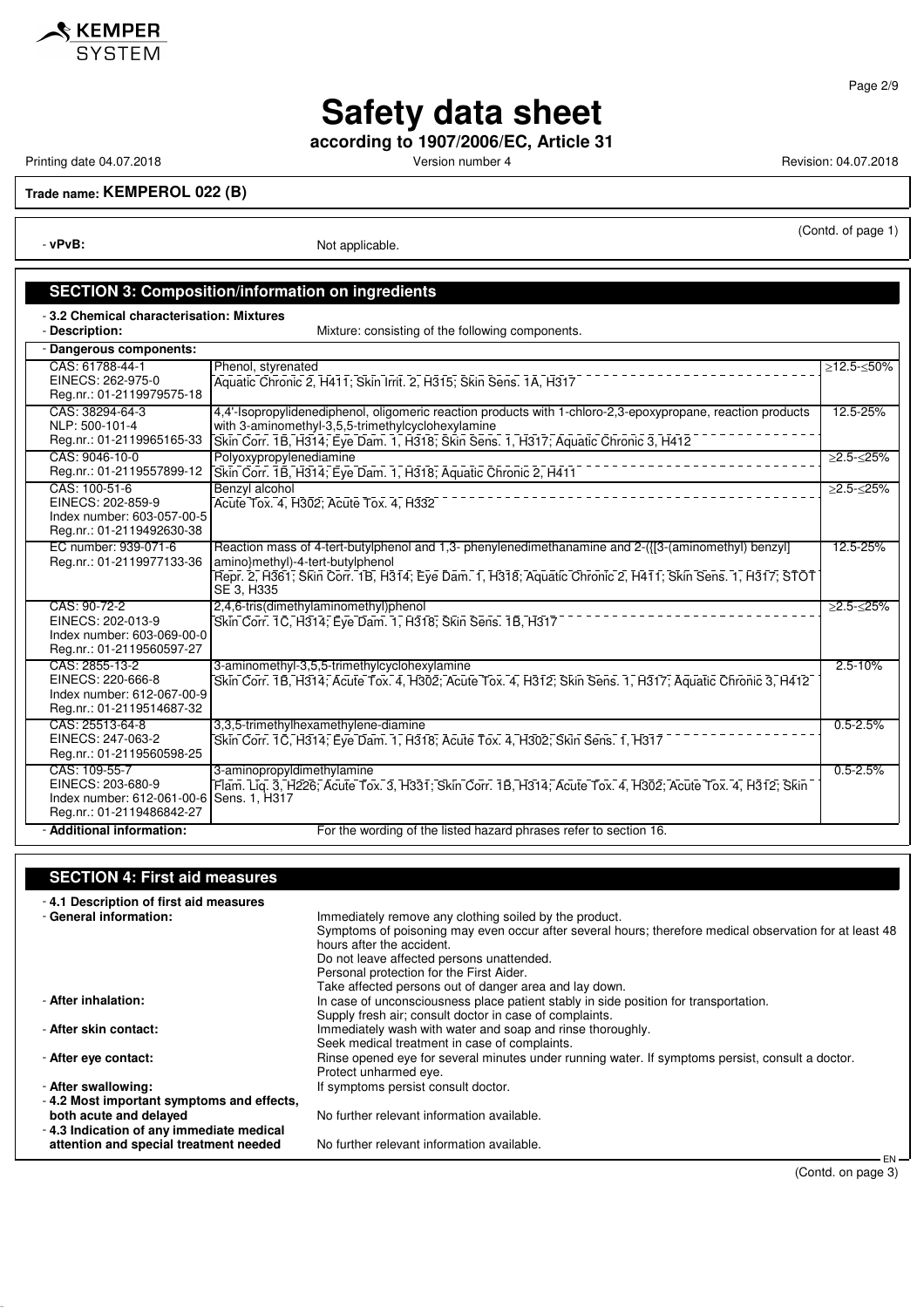

**according to 1907/2006/EC, Article 31**

Printing date 04.07.2018 **Printing date 04.07.2018** Version number 4 Revision: 04.07.2018

**Trade name: KEMPEROL 022 (B)**

(Contd. of page 2)

| <b>SECTION 5: Firefighting measures</b>       |                                                                                                                                                |  |
|-----------------------------------------------|------------------------------------------------------------------------------------------------------------------------------------------------|--|
| -5.1 Extinguishing media                      |                                                                                                                                                |  |
| - Suitable extinguishing agents:              | CO2, powder or water spray. Fight larger fires with water spray or alcohol resistant foam.                                                     |  |
| -5.2 Special hazards arising from the         | Use fire extinguishing methods suitable to surrounding conditions.                                                                             |  |
| substance or mixture                          | Formation of toxic gases is possible during heating or in case of fire.                                                                        |  |
| -5.3 Advice for firefighters                  |                                                                                                                                                |  |
| - Protective equipment:                       | Do not inhale explosion gases or combustion gases.                                                                                             |  |
| - Additional information                      | Dispose of fire debris and contaminated fire fighting water in accordance with official regulations.                                           |  |
|                                               |                                                                                                                                                |  |
|                                               |                                                                                                                                                |  |
|                                               |                                                                                                                                                |  |
| <b>SECTION 6: Accidental release measures</b> |                                                                                                                                                |  |
| - 6.1 Personal precautions, protective        |                                                                                                                                                |  |
| equipment and emergency procedures            | Wear protective equipment. Keep unprotected persons away.                                                                                      |  |
|                                               | Avoid contact with skin and eyes                                                                                                               |  |
|                                               | Ensure adequate ventilation                                                                                                                    |  |
| - 6.2 Environmental precautions:              | Inform respective authorities in case of seepage into water course or sewage system.<br>Do not allow to enter sewers/ surface or ground water. |  |
|                                               | Prevent from spreading (e.g. by damming-in or oil barriers).                                                                                   |  |
| - 6.3 Methods and material for containment    |                                                                                                                                                |  |
| and cleaning up:                              | Absorb with liquid-binding material (sand, diatomite, acid binders, universal binders, sawdust).                                               |  |
|                                               | Dispose contaminated material as waste according to item 13.                                                                                   |  |
|                                               | Do not flush with water or aqueous cleansing agents                                                                                            |  |
| - 6.4 Reference to other sections             | See Section 7 for information on safe handling.<br>See Section 8 for information on personal protection equipment.                             |  |

| <b>SECTION 7: Handling and storage</b>                            |                                                                                                                                                   |
|-------------------------------------------------------------------|---------------------------------------------------------------------------------------------------------------------------------------------------|
| -7.1 Precautions for safe handling                                | Store in cool, dry place in tightly closed receptacles.<br>Ensure good ventilation/exhaustion at the workplace.<br>Prevent formation of aerosols. |
| -7.2 Conditions for safe storage, including any incompatibilities |                                                                                                                                                   |
| - Storage:                                                        |                                                                                                                                                   |
| - Requirements to be met by storerooms and                        |                                                                                                                                                   |
| receptacles:                                                      | Store only in the original receptacle.                                                                                                            |
| - Information about storage in one common                         |                                                                                                                                                   |
| storage facility:                                                 | Store away from foodstuffs.                                                                                                                       |
| - Further information about storage                               |                                                                                                                                                   |
| conditions:                                                       | Protect from frost.                                                                                                                               |
|                                                                   | Store in dry conditions.                                                                                                                          |
|                                                                   | Keep container tightly sealed.                                                                                                                    |
|                                                                   | Recommended storage temperature: 5-30 °C                                                                                                          |
| - Storage class:                                                  | 6.1 C                                                                                                                                             |
| - 7.3 Specific end use(s)                                         | No further relevant information available.                                                                                                        |

### **SECTION 8: Exposure controls/personal protection**

| - Additional information about design of<br>technical facilities:                                                                 | No further data; see item 7.                                                                                                                                                                                                                                                             |                    |
|-----------------------------------------------------------------------------------------------------------------------------------|------------------------------------------------------------------------------------------------------------------------------------------------------------------------------------------------------------------------------------------------------------------------------------------|--------------------|
| -8.1 Control parameters<br>- Ingredients with limit values that require monitoring at the workplace:<br>- Additional information: | The lists valid during the making were used as basis.                                                                                                                                                                                                                                    |                    |
| -8.2 Exposure controls<br>- Personal protective equipment:                                                                        |                                                                                                                                                                                                                                                                                          |                    |
| - General protective and hygienic measures:                                                                                       | The usual precautionary measures are to be adhered to when handling chemicals.<br>Keep away from foodstuffs, beverages and feed.<br>Immediately remove all soiled and contaminated clothing<br>Wash hands before breaks and at the end of work.<br>Avoid contact with the eyes and skin. |                    |
| - Respiratory protection:                                                                                                         | When used properly and under normal conditions, breathing protection is not required.<br>Use suitable respiratory protective device in case of insufficient ventilation.<br>Filter A/P2<br>Respiratory protection - Gas filters and combination filters according to EN 141              | (Contd. on page 4) |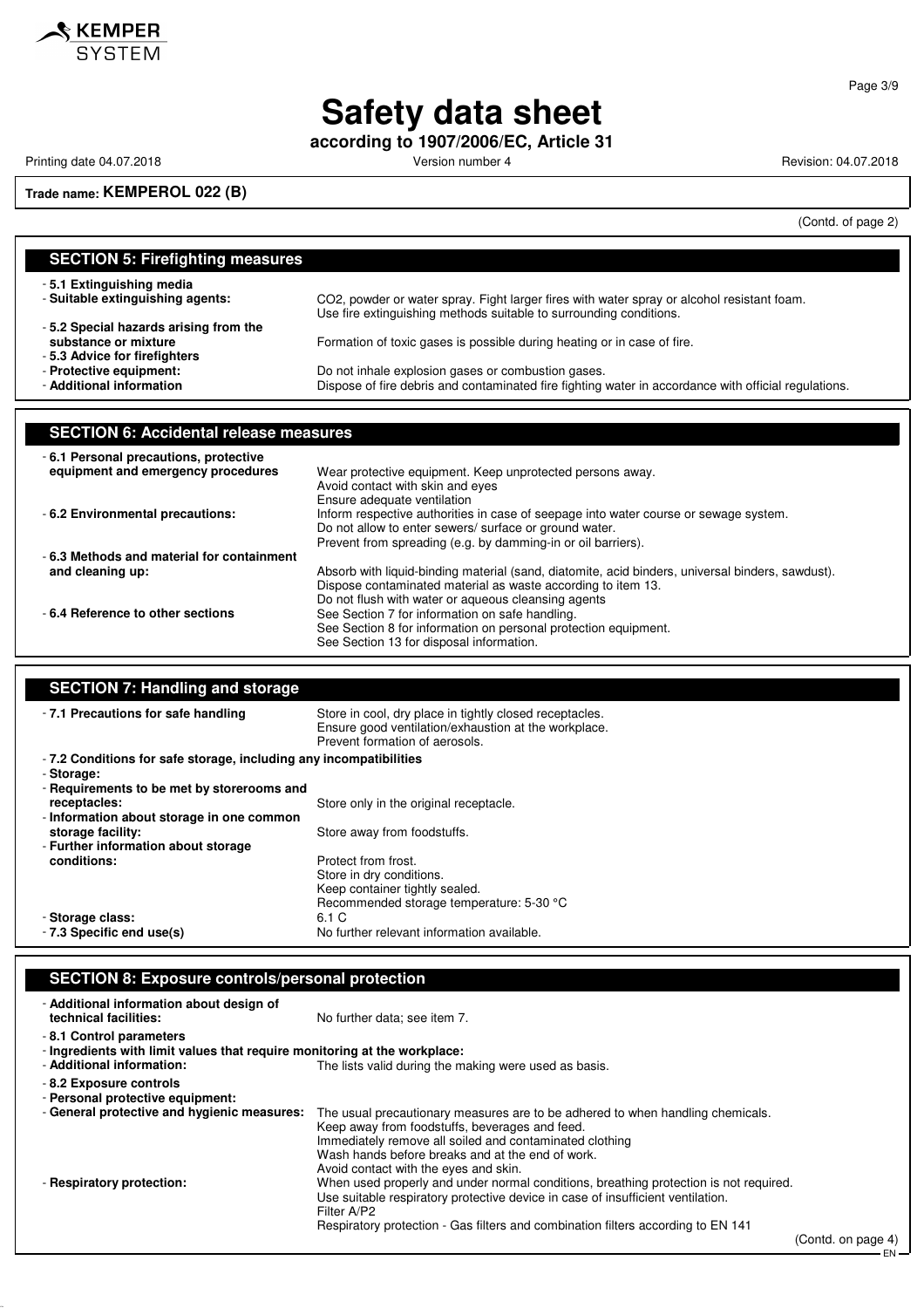

**according to 1907/2006/EC, Article 31**

### **Trade name: KEMPEROL 022 (B)**

Printing date 04.07.2018 **Printing date 04.07.2018** Version number 4 **Version number 4** Revision: 04.07.2018

|                                              | (Contd. of page 3)                                                                                                                                                                                                                                                                                                                                                                                                                                         |
|----------------------------------------------|------------------------------------------------------------------------------------------------------------------------------------------------------------------------------------------------------------------------------------------------------------------------------------------------------------------------------------------------------------------------------------------------------------------------------------------------------------|
| - Protection of hands:                       | Protective gloves                                                                                                                                                                                                                                                                                                                                                                                                                                          |
|                                              | Check protective gloves prior to each use for their proper condition.<br>Only use chemical-protective gloves with CE-labelling of category III.<br>The glove material has to be impermeable and resistant to the product/ the substance/ the<br>preparation.<br>Selection of the glove material on consideration of the penetration times, rates of diffusion<br>and the degradation<br>After use of gloves apply skin-cleaning agents and skin cosmetics. |
| - Material of gloves                         | Recommended materials:<br>Butyl rubber, BR<br>Recommended thickness of the material: $> 0.5$ mm<br>The selection of the suitable gloves does not only depend on the material, but also on further marks of<br>quality and varies from manufacturer to manufacturer.                                                                                                                                                                                        |
| - Penetration time of glove material         | The determined penetration times according to EN 374 part III are not performed under practical<br>conditions. Therefore a maximum wearing time, which corresponds to 50% of the penetration time, is<br>recommended.                                                                                                                                                                                                                                      |
| - As protection from splashes gloves made of |                                                                                                                                                                                                                                                                                                                                                                                                                                                            |
| the following materials are suitable:        | Nitrile rubber, NBR<br>Recommended thickness of the material: $> 0.1$ mm<br>Penetration time (min.): <10                                                                                                                                                                                                                                                                                                                                                   |
| - Eve protection:                            | Tightly sealed goggles                                                                                                                                                                                                                                                                                                                                                                                                                                     |
| - Body protection:                           | Protective goggles and facial protection - Classification according to EN 166<br>Protective work clothing<br>Impervious protective clothing                                                                                                                                                                                                                                                                                                                |

#### **SECTION 9: Physical and chemical properties** - **9.1 Information on basic physical and chemical properties** - **General Information** - **Appearance: Form:** Fluid **Colour:** Colour: **According to product specification** - **Odour:** Characteristic

| vuvuı.<br>- Odour threshold:                                                                       | UNIQIQUIGNOU<br>Not determined.                                          |
|----------------------------------------------------------------------------------------------------|--------------------------------------------------------------------------|
| - pH-value at 20 $\degree$ C:                                                                      | 11                                                                       |
| - Change in condition<br>Melting point/freezing point:<br>Initial boiling point and boiling range: | Undetermined.<br>Undetermined.                                           |
| - Flash point:                                                                                     | 70 °C                                                                    |
| - Flammability (solid, gas):                                                                       | Not applicable.                                                          |
| - Decomposition temperature:                                                                       | Not determined.                                                          |
| - Auto-ignition temperature:                                                                       | Product is not selfigniting.                                             |
| - Explosive properties:                                                                            | Product does not present an explosion hazard.                            |
| - Explosion limits:<br>Lower:<br>Upper:                                                            | Not determined.<br>Not determined.                                       |
| - Density at 20 °C:<br>- Relative density<br>- Vapour density<br>- Evaporation rate                | 1.05 $q/cm^{3}$<br>Not determined.<br>Not determined.<br>Not determined. |
| - Solubility in / Miscibility with<br>water:                                                       | Fully miscible.                                                          |
| - Partition coefficient: n-octanol/water:                                                          | Not determined.                                                          |
|                                                                                                    | (Contd. on page 5)                                                       |

(Contd. on page EN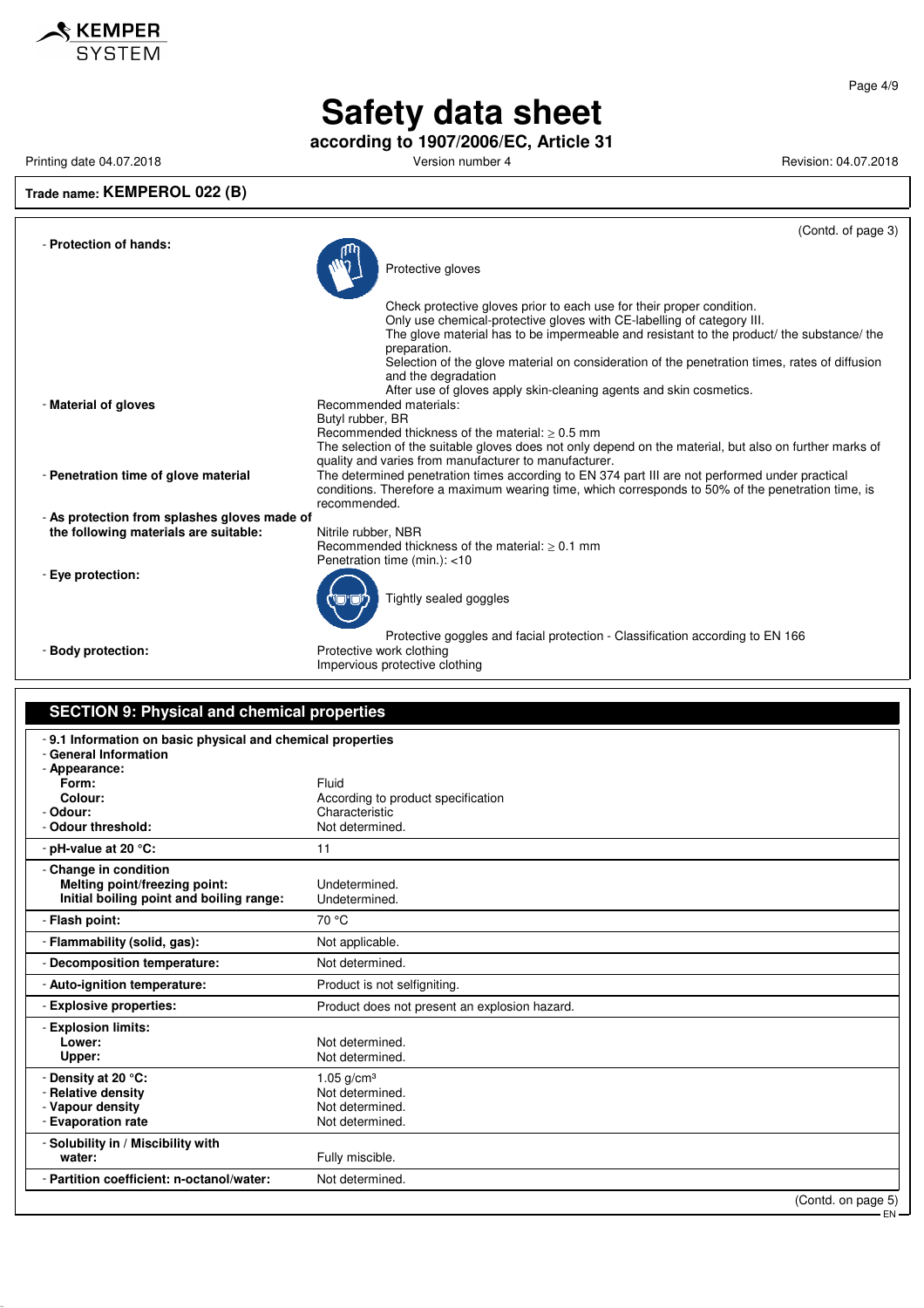

**according to 1907/2006/EC, Article 31**

Printing date 04.07.2018 **Printing date 04.07.2018** Version number 4 **Version number 4** Revision: 04.07.2018

#### **Trade name: KEMPEROL 022 (B)**

|                                                           | (Contd. of page 4)                                  |
|-----------------------------------------------------------|-----------------------------------------------------|
| - Viscosity:<br>Dynamic at 20 °C:<br>Kinematic:           | 1,000 mPas<br>Not determined.                       |
| - Solvent content:<br>VOC (EC)<br>- 9.2 Other information | 2.60%<br>No further relevant information available. |

#### **SECTION 10: Stability and reactivity**

- **10.2 Chemical stability**

- **10.1 Reactivity 10.1 Reactivity 10.1 Reactivity 10.1 Reactivity** 

- **Thermal decomposition / conditions to be**

**avoided:** No decomposition if used according to specifications. - **10.3 Possibility of hazardous reactions** No dangerous reactions known. - **10.4 Conditions to avoid**<br>**- 10.5 Incompatible materials:** No further relevant information available. No further relevant information available.<br>No dangerous decomposition products known.

- 10.6 Hazardous decomposition products:

#### **SECTION 11: Toxicological information**

- **11.1 Information on toxicological effects**

| - Acute toxicity                              |                                                                              |                                                        | Based on available data, the classification criteria are not met.          |                    |
|-----------------------------------------------|------------------------------------------------------------------------------|--------------------------------------------------------|----------------------------------------------------------------------------|--------------------|
| - LD/LC50 values relevant for classification: |                                                                              |                                                        |                                                                            |                    |
|                                               |                                                                              | 61788-44-1 Phenol, styrenated                          |                                                                            |                    |
| Oral                                          | LD50                                                                         | >2,000 mg/kg (rat)                                     |                                                                            |                    |
| Dermal                                        | LD50                                                                         | $>2,000$ mg/kg (rabbit)                                |                                                                            |                    |
|                                               |                                                                              | 9046-10-0 Polyoxypropylenediamine                      |                                                                            |                    |
| Oral                                          | LD50                                                                         | 2,885 mg/kg (rat)                                      |                                                                            |                    |
| Dermal                                        | LD50                                                                         | 2,980 mg/kg (rabbit)                                   |                                                                            |                    |
|                                               | LC50                                                                         |                                                        | 772 mg/l (Oncorhynchus mykiss (Regenbogenforelle)) (96h, Lit.1 (OECD 203)) |                    |
|                                               | 100-51-6 Benzyl alcohol                                                      |                                                        |                                                                            |                    |
| Oral                                          | LD50                                                                         | 1,610 mg/kg (rat) (Loeser 1978)                        |                                                                            |                    |
|                                               |                                                                              | Inhalative LC50/4 h 4.178 mg/l (rat) (OECD 403)        |                                                                            |                    |
|                                               |                                                                              | 90-72-2 2,4,6-tris(dimethylaminomethyl)phenol          |                                                                            |                    |
| Oral                                          | LD50                                                                         | 2,169 mg/kg (rat) (OECD 401)                           |                                                                            |                    |
|                                               | <b>LC50</b>                                                                  | 84 mg/l (Scenedesmus subspicatus)                      |                                                                            |                    |
|                                               |                                                                              | 2855-13-2 3-aminomethyl-3,5,5-trimethylcyclohexylamine |                                                                            |                    |
| Oral                                          | LD50                                                                         | 1,030 mg/kg (rat)                                      |                                                                            |                    |
| Dermal                                        | LD50                                                                         | 1,100 mg/kg (ATE)                                      |                                                                            |                    |
|                                               |                                                                              | 25513-64-8 3,3,5-trimethylhexamethylene-diamine        |                                                                            |                    |
| Oral                                          | LD50                                                                         | 500 mg/kg (ATE)                                        |                                                                            |                    |
|                                               |                                                                              | 109-55-7 3-aminopropyldimethylamine                    |                                                                            |                    |
| Oral                                          | LD50                                                                         | 410 mg/kg (rat)                                        |                                                                            |                    |
| Dermal                                        | LD50                                                                         | 490 mg/kg (rat)                                        |                                                                            |                    |
|                                               |                                                                              | Inhalative LC50/4 h $ >4.3$ mg/l (rat)                 |                                                                            |                    |
| - Primary irritant effect:                    |                                                                              |                                                        |                                                                            |                    |
| - Skin corrosion/irritation                   |                                                                              |                                                        | Causes severe skin burns and eye damage.                                   |                    |
|                                               |                                                                              | - Serious eye damage/irritation                        | Causes serious eve damage.                                                 |                    |
|                                               | - Respiratory or skin sensitisation                                          |                                                        | May cause an allergic skin reaction.                                       |                    |
|                                               | - CMR effects (carcinogenity, mutagenicity<br>and toxicity for reproduction) |                                                        | Repr. 2                                                                    |                    |
| - Germ cell mutagenicity                      |                                                                              |                                                        | Based on available data, the classification criteria are not met.          |                    |
| - Carcinogenicity                             |                                                                              |                                                        | Based on available data, the classification criteria are not met.          |                    |
| - Reproductive toxicity                       |                                                                              |                                                        | Suspected of damaging fertility or the unborn child.                       |                    |
| - STOT-single exposure                        |                                                                              |                                                        | Based on available data, the classification criteria are not met.          |                    |
| - STOT-repeated exposure                      |                                                                              |                                                        | Based on available data, the classification criteria are not met.          |                    |
|                                               |                                                                              |                                                        |                                                                            | (Contd. on page 6) |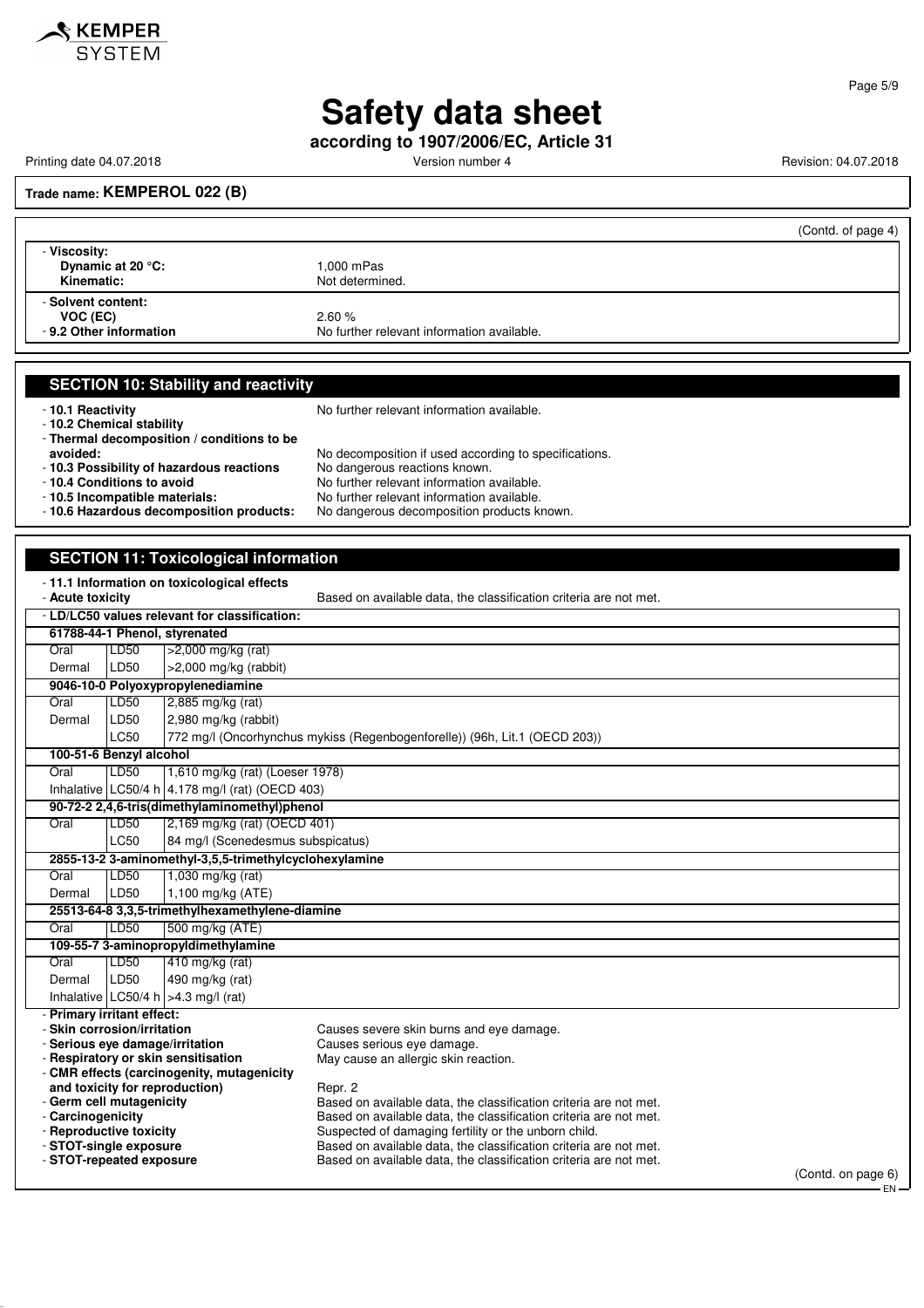

Page 6/9

### **Safety data sheet**

**according to 1907/2006/EC, Article 31**

Printing date 04.07.2018 **Printing date 04.07.2018** Version number 4 Revision: 04.07.2018

**Trade name: KEMPEROL 022 (B)**

- **Aspiration hazard** Based on available data, the classification criteria are not met.

(Contd. of page 5)

| <b>SECTION 12: Ecological information</b> |                                                                        |                                                                                                                                                               |  |
|-------------------------------------------|------------------------------------------------------------------------|---------------------------------------------------------------------------------------------------------------------------------------------------------------|--|
| - 12.1 Toxicity                           |                                                                        |                                                                                                                                                               |  |
| - Aquatic toxicity:                       |                                                                        |                                                                                                                                                               |  |
|                                           | 61788-44-1 Phenol, styrenated                                          |                                                                                                                                                               |  |
| LL 50                                     | 14.8 mg/l (fish) (96h)                                                 |                                                                                                                                                               |  |
| <b>EL50</b>                               | 3.14 mg/l (Scenedesmus subspicatus) (72h)                              |                                                                                                                                                               |  |
|                                           | 1-10 mg/l (Daphnia magna) (48h)                                        |                                                                                                                                                               |  |
|                                           | 3,5,5-trimethylcyclohexylamine                                         | 38294-64-3 4,4'-Isopropylidenediphenol, oligomeric reaction products with 1-chloro-2,3-epoxypropane, reaction products with 3-aminomethyl-                    |  |
| LL 50                                     |                                                                        | 70.7 mg/l (Oncorhynchus mykiss (Regenbogenforelle)) (96h; OECD 203 stat.test)                                                                                 |  |
| EL <sub>50</sub>                          | 79.4 mg/l (Pseudokirchneriella subcapitata) (72h; stat.test; OECD 201) |                                                                                                                                                               |  |
|                                           | 11.1 mg/l (Daphnia magna) (48h, stat.test; OECD 202)                   |                                                                                                                                                               |  |
| <b>EC50</b>                               | >1,000 mg/l (Belebtschlamm) (OECD 209)                                 |                                                                                                                                                               |  |
|                                           | 9046-10-0 Polyoxypropylenediamine                                      |                                                                                                                                                               |  |
| <b>EC50</b>                               | 80 mg/l (Daphnia magna) (48h; OECD 202 static)                         |                                                                                                                                                               |  |
| <b>EC50</b>                               | 15 mg/l (Pseudokirchneriella subcapitata) (72h; OECD 201 static)       |                                                                                                                                                               |  |
|                                           | 100-51-6 Benzyl alcohol                                                |                                                                                                                                                               |  |
| <b>NOEC</b>                               | 51 mg/kg (Daphnia magna) (OECD 211)                                    |                                                                                                                                                               |  |
| <b>IC50</b>                               | 700 mg/l (ALGAE) (72 h)                                                |                                                                                                                                                               |  |
|                                           | LC50/96 h 460 mg/l (Pimephales promelas)                               |                                                                                                                                                               |  |
|                                           | 10 mg/l (Blauer Sonnenbarsch - Lepomis macrochirus)                    |                                                                                                                                                               |  |
| <b>NOEC</b>                               | 200 mg/l (mouse) (OECD 453)                                            |                                                                                                                                                               |  |
|                                           | 400 mg/l (rat) (OECD 453)                                              |                                                                                                                                                               |  |
| EC50                                      | 360 mg/l (Daphnia magna) ((48h) Bringmann, Kuehn, 1959)                |                                                                                                                                                               |  |
| <b>EC50</b>                               | 770 mg/l (Pseudokirchneriella subcapitata) (OECD 201)                  |                                                                                                                                                               |  |
| <b>EC50</b>                               | 2,100 mg/l (Belebtschlamm) (OECD 209; 49h)                             |                                                                                                                                                               |  |
| <b>NOEC</b>                               | 310 mg/l (Pseudokirchneriella subcapitata) (OECD 201)                  |                                                                                                                                                               |  |
|                                           |                                                                        | Reaction mass of 4-tert-butylphenol and 1,3- phenylenedimethanamine and 2-({[3-(aminomethyl) benzyl]amino}methyl)-4-tert-butylphenol                          |  |
| LL 50                                     |                                                                        | 7.9 mg/l (Oncorhynchus mykiss (Regenbogenforelle)) (96h; OECD 203)                                                                                            |  |
| EL <sub>50</sub>                          | 4.94 mg/l (Pseudokirchneriella subcapitata) (72h; OECD 201)            |                                                                                                                                                               |  |
|                                           | 8.98 mg/l (Daphnia magna) (48h; OECD 202)                              |                                                                                                                                                               |  |
| <b>EC50</b>                               | 66 mg/l (Belebtschlamm) (3h, OECD 209)                                 |                                                                                                                                                               |  |
|                                           | 90-72-2 2,4,6-tris(dimethylaminomethyl)phenol                          |                                                                                                                                                               |  |
|                                           | LC50/96 h 175 mg/l (Cyprinus Carpio)                                   |                                                                                                                                                               |  |
|                                           | 2855-13-2 3-aminomethyl-3,5,5-trimethylcyclohexylamine                 |                                                                                                                                                               |  |
|                                           | LC50/96 h   110 mg/l (Brachydanio rerio (Ricefish))                    |                                                                                                                                                               |  |
| <b>EC50</b>                               | 23 mg/l (daphnia)                                                      |                                                                                                                                                               |  |
|                                           | 15.2 mg/l (Daphnia magna)                                              |                                                                                                                                                               |  |
| EC50                                      | 37 mg/l (Scenedesmus subspicatus)                                      |                                                                                                                                                               |  |
| LC 50                                     | 87.6 mg/l (oryzias latipes (Ricefish)) (96h)                           |                                                                                                                                                               |  |
|                                           | 25513-64-8 3,3,5-trimethylhexamethylene-diamine                        |                                                                                                                                                               |  |
| <b>EC50</b>                               | 29.5 mg/l (Scenedesmus subspicatus) (72h)                              |                                                                                                                                                               |  |
| LC50                                      | 174 mg/l (Leuciscus idus melanotus) (72h)                              |                                                                                                                                                               |  |
|                                           | 109-55-7 3-aminopropyldimethylamine                                    |                                                                                                                                                               |  |
|                                           | LC50/96 h   122 mg/l (Leuciscus idus (Goldorfe))                       |                                                                                                                                                               |  |
| <b>EC50</b>                               | 56 mg/l (Scenedesmus subspicatus) (72h)                                |                                                                                                                                                               |  |
| <b>EC50</b>                               | 59.5 mg/l (Daphnia magna) (48h)                                        |                                                                                                                                                               |  |
|                                           | - 12.2 Persistence and degradability                                   | No further relevant information available.                                                                                                                    |  |
|                                           | - 12.3 Bioaccumulative potential                                       | No further relevant information available.                                                                                                                    |  |
| - 12.4 Mobility in soil                   |                                                                        | No further relevant information available.                                                                                                                    |  |
| - General notes:                          | - Additional ecological information:                                   |                                                                                                                                                               |  |
|                                           |                                                                        | Water hazard class 2 (German Regulation) (Self-assessment): hazardous for water<br>Do not allow product to reach ground water, water course or sewage system. |  |
|                                           |                                                                        | Must not reach sewage water or drainage ditch undiluted or unneutralised.                                                                                     |  |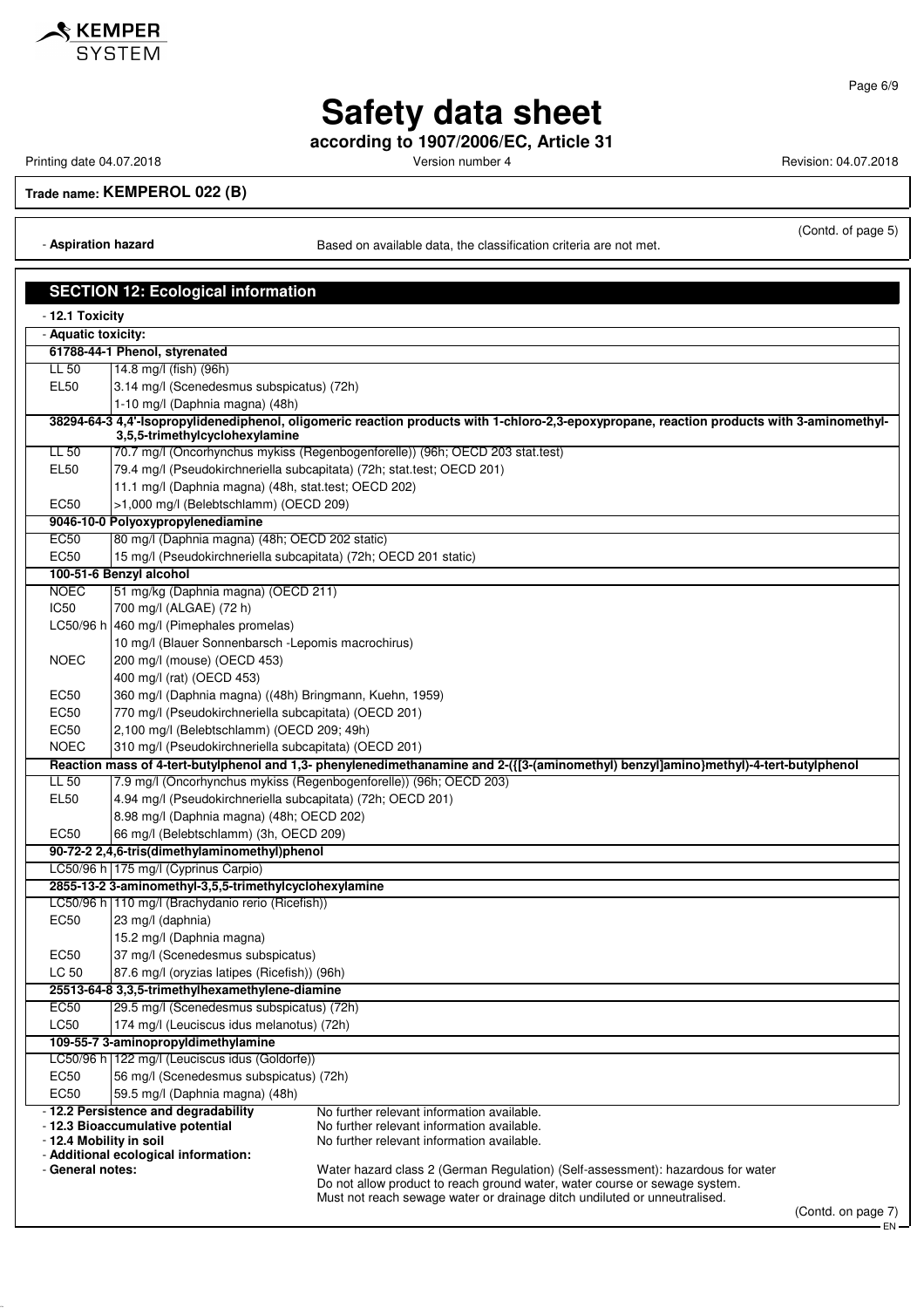

**according to 1907/2006/EC, Article 31**

Printing date 04.07.2018 **Printing date 04.07.2018** Version number 4 Revision: 04.07.2018

(Contd. of page 6)

EN

#### **Trade name: KEMPEROL 022 (B)**

Danger to drinking water if even small quantities leak into the ground. - **12.5 Results of PBT and vPvB assessment** - **PBT:**<br>
PV**B:** Not applicable.<br>
Not applicable.

verballeright of **PVB:**<br> **- 12.6 Other adverse effects**<br>
No further relevant No further relevant information available.

#### **SECTION 13: Disposal considerations**

- **13.1 Waste treatment methods**

Must not be disposed together with household garbage. Do not allow product to reach sewage system. Disposal according to official regulations

- **European waste catalogue** 08 04 09\* waste adhesives and sealants containing organic solvents or other hazardous substances 08 04 10 waste adhesives and sealants other than those mentioned in 08 04 09

- **Uncleaned packaging:**

- **Recommendation:** Disposal must be made according to official regulations.

### **SECTION 14: Transport information** - **14.1 UN-Number** - **ADR, IMDG, IATA** UN2735 - **14.2 UN proper shipping name** 2735 POLYAMINES, LIQUID, CORROSIVE, N.O.S. (Polyoxypropylenediamine, 3-aminopropyldimethylamine), ENVIRONMENTALLY HAZARDOUS - **IMDG** POLYAMINES, LIQUID, CORROSIVE, N.O.S. (Polyoxypropylenediamine, 3 aminopropyldimethylamine), MARINE POLLUTANT - **IATA** POLYAMINES, LIQUID, CORROSIVE, N.O.S. (Polyoxypropylenediamine, 3 aminopropyldimethylamine) - **14.3 Transport hazard class(es)** - **ADR** - **Class** 8 (C7) Corrosive substances. - **Label** 8 <u> - - - - - - - - - - -</u> - **IMDG Class** 8 Corrosive substances.<br> **Label** 8 2011 8 2012 8 2014 8 2014 8 2014 8 2014 8 2014 8 2014 8 2014 8 2014 8 2014 8 2014 8 2014 8 2014 8 2014 8 2014 8 2014 8 2014 8 2014 8 2014 8 2014 8 2014 8 2014 8 2014 8 2014 8 2014 - **Label** 8 - **IATA** - **Class** 8 Corrosive substances.<br>**Example:** 8 Additional 8 Additional 8 Additional 8 Additional 8 Additional 8 Additional 8 Additional 9 Addition - **Label** 8 - **14.4 Packing group ADR, IMDG, IATA** III - **14.5 Environmental hazards:** - **Marine pollutant:** No Symbol (fish and tree) **- Special marking (ADR):** Special marking (ADR): Special marking (ADR): Special marking of  $\mathbb{R}$  section of  $\mathbb{R}$  symbol (fish and tree) - **14.6 Special precautions for user** Warning: Corrosive substances. (Contd. on page 8)

Page 7/9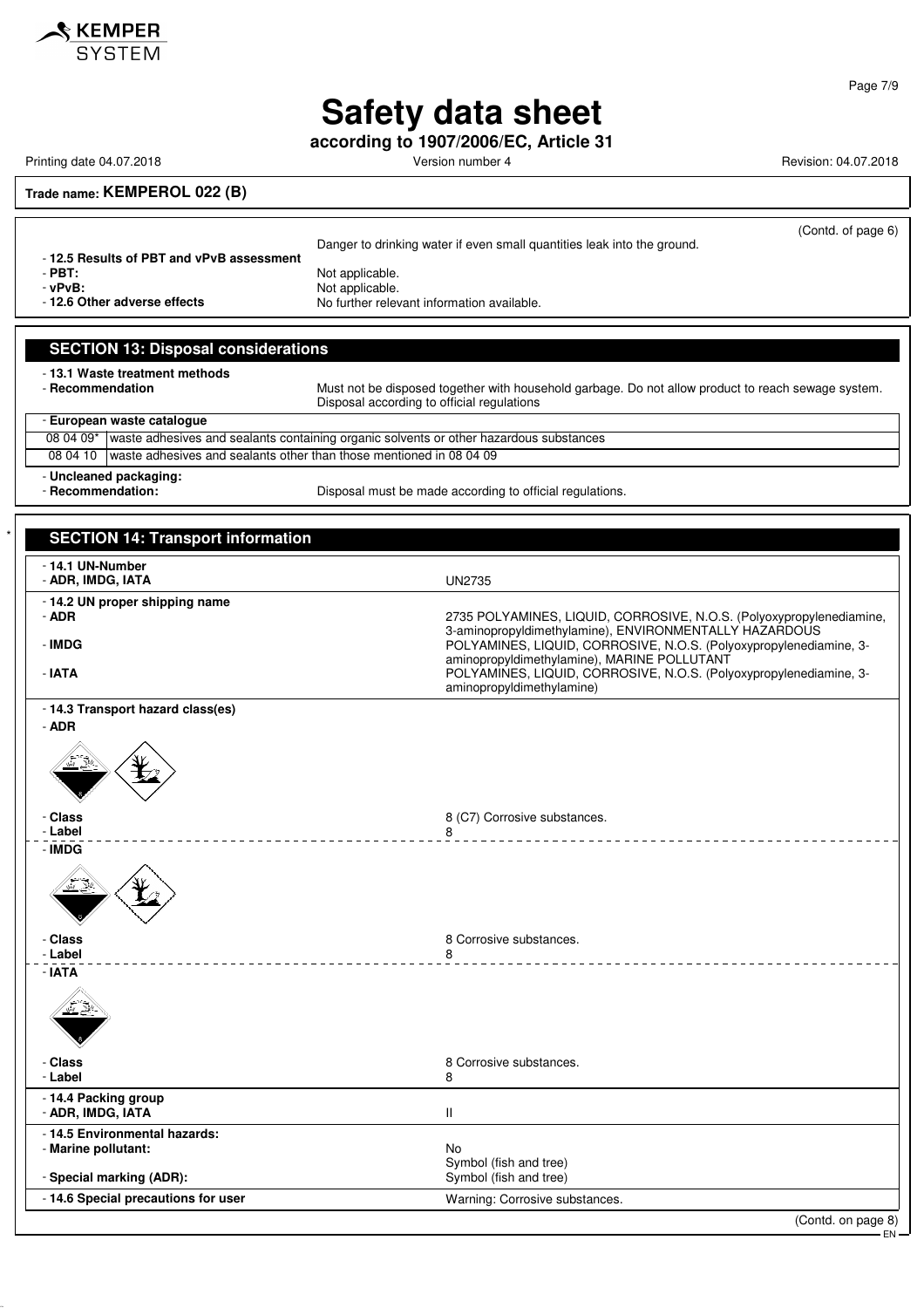

Page 8/9

### **Safety data sheet**

**according to 1907/2006/EC, Article 31**

Printing date 04.07.2018 **Printing date 04.07.2018** Version number 4 Revision: 04.07.2018

**Trade name: KEMPEROL 022 (B)**

|                                                                     |                                                                                                                | (Contd. of page 7) |
|---------------------------------------------------------------------|----------------------------------------------------------------------------------------------------------------|--------------------|
| - Danger code (Kemler):                                             | 80                                                                                                             |                    |
| - EMS Number:                                                       | $F-A.S-B$                                                                                                      |                    |
| - Segregation groups                                                | Alkalis                                                                                                        |                    |
| - Stowage Category                                                  | А                                                                                                              |                    |
| - Segregation Code                                                  | SG35 Stow "separated from" acids.                                                                              |                    |
| -14.7 Transport in bulk according to Annex II of Marpol and the IBC |                                                                                                                |                    |
| Code                                                                | Not applicable.                                                                                                |                    |
| - Transport/Additional information:                                 |                                                                                                                |                    |
| - ADR                                                               |                                                                                                                |                    |
| - Limited quantities (LQ)                                           | 1 <sub>L</sub>                                                                                                 |                    |
| - Excepted quantities (EQ)                                          | Code: E2                                                                                                       |                    |
|                                                                     | Maximum net quantity per inner packaging: 30 ml                                                                |                    |
|                                                                     | Maximum net quantity per outer packaging: 500 ml                                                               |                    |
| - Transport category<br>- Tunnel restriction code                   | 2<br>E                                                                                                         |                    |
|                                                                     |                                                                                                                |                    |
| - IMDG                                                              |                                                                                                                |                    |
| - Limited quantities (LQ)                                           | 5L                                                                                                             |                    |
| - Excepted quantities (EQ)                                          | Code: E1<br>Maximum net quantity per inner packaging: 30 ml                                                    |                    |
|                                                                     | Maximum net quantity per outer packaging: 1000 ml                                                              |                    |
|                                                                     |                                                                                                                |                    |
| - UN "Model Regulation":                                            | UN 2735 POLYAMINES, LIQUID, CORROSIVE, N.O.S.<br>(POLYOXYPROPYLENEDIAMINE, 3-AMINOPROPYLDIMETHYLAMINE), 8, II, |                    |
|                                                                     | ENVIRONMENTALLY HAZARDOUS                                                                                      |                    |

#### **SECTION 15: Regulatory information** - **15.1 Safety, health and environmental regulations/legislation specific for the substance or mixture** - **Directive 2012/18/EU** - **Named dangerous substances - ANNEX I** None of the ingredients is listed.<br>- Seveso category E2 Hazardous to the Aquatic Er E2 Hazardous to the Aquatic Environment - **Qualifying quantity (tonnes) for the application of lower-tier requirements** 200 t - **Qualifying quantity (tonnes) for the application of upper-tier requirements** 500 t - **REGULATION (EC) No 1907/2006 ANNEX** Conditions of restriction: 3 - **National regulations:** - **Information about limitation of use:** Employment restrictions concerning juveniles must be observed. Employment restrictions concerning pregnant and lactating women must be observed. Employment restrictions concerning women of child-bearing age must be observed. - **15.2 Chemical safety assessment:** A Chemical Safety Assessment has not been carried out.

#### **SECTION 16: Other information**

This information is based on our present knowledge. However, this shall not constitute a guarantee for any specific product features and shall not establish a legally valid contractual relationship.

| - Relevant phrases            | H226 Flammable liquid and vapour.                                                                                                                                                                                              |
|-------------------------------|--------------------------------------------------------------------------------------------------------------------------------------------------------------------------------------------------------------------------------|
|                               | H302 Harmful if swallowed.                                                                                                                                                                                                     |
|                               | H312 Harmful in contact with skin.                                                                                                                                                                                             |
|                               | H314 Causes severe skin burns and eye damage.                                                                                                                                                                                  |
|                               | H315 Causes skin irritation.                                                                                                                                                                                                   |
|                               | H317 May cause an allergic skin reaction.                                                                                                                                                                                      |
|                               | H318 Causes serious eye damage.                                                                                                                                                                                                |
|                               | H331 Toxic if inhaled.                                                                                                                                                                                                         |
|                               | H332 Harmful if inhaled.                                                                                                                                                                                                       |
|                               | H335 May cause respiratory irritation.                                                                                                                                                                                         |
|                               | H361 Suspected of damaging fertility or the unborn child.                                                                                                                                                                      |
|                               | H411 Toxic to aquatic life with long lasting effects.                                                                                                                                                                          |
|                               | H412 Harmful to aquatic life with long lasting effects.                                                                                                                                                                        |
| - Department issuing SDS:     | research & development                                                                                                                                                                                                         |
| - Contact:                    | research & development                                                                                                                                                                                                         |
| - Abbreviations and acronyms: | ADR: Accord européen sur le transport des marchandises dangereuses par Route (European Agreement concerning the International<br>Carriage of Dangerous Goods by Road)<br>IMDG: International Maritime Code for Dangerous Goods |